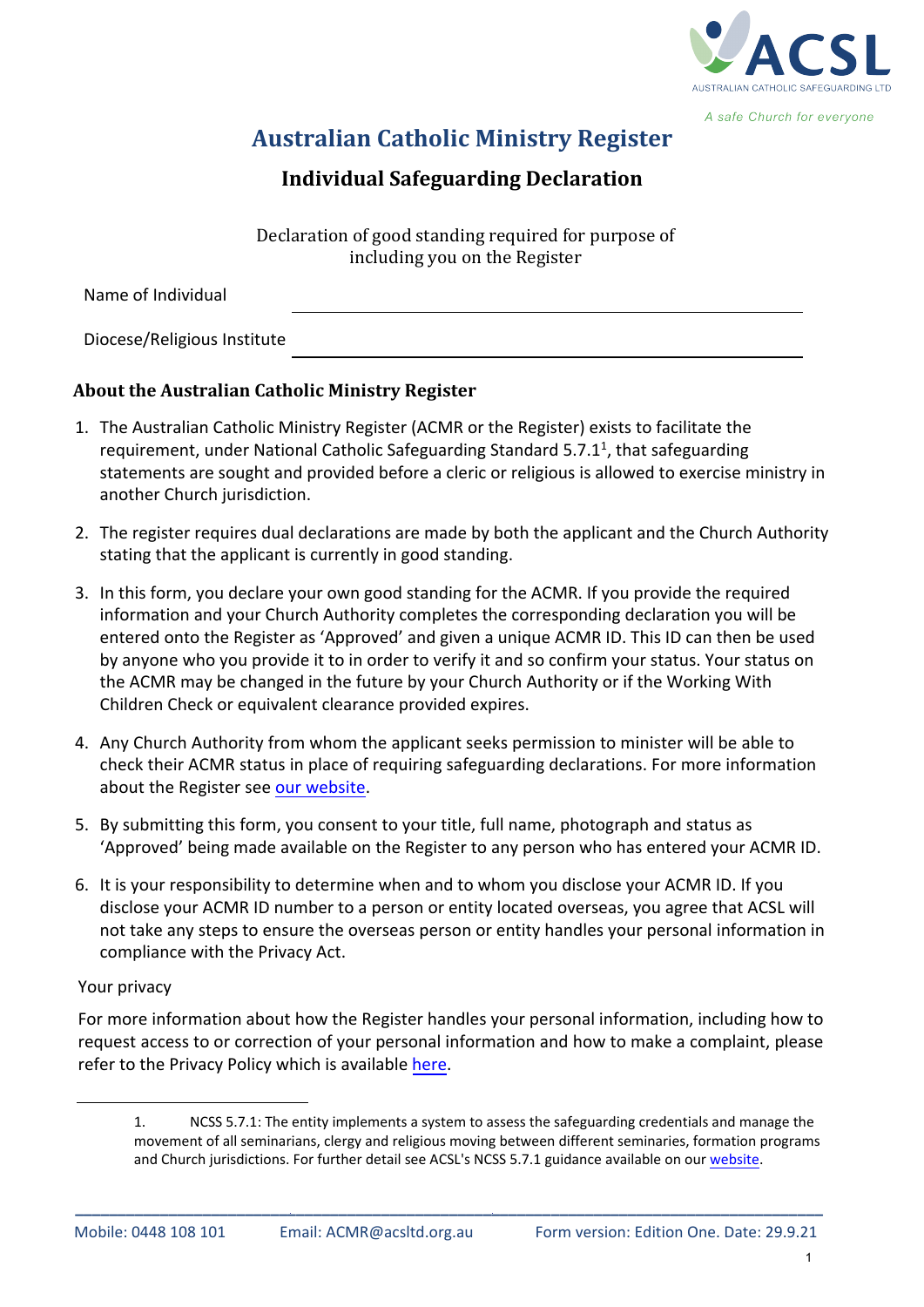## Your details

| Title                                   |                                                                                                                                                                                      |               |          |
|-----------------------------------------|--------------------------------------------------------------------------------------------------------------------------------------------------------------------------------------|---------------|----------|
| First name                              | Any religious or infomal names may be included in brackets i.e. "Shane (Peter)"                                                                                                      |               |          |
| <b>Middle Name</b>                      |                                                                                                                                                                                      |               |          |
| Surname                                 |                                                                                                                                                                                      |               |          |
| Post-nominal                            |                                                                                                                                                                                      |               |          |
|                                         |                                                                                                                                                                                      |               |          |
| Primary State/Territory of Ministry     |                                                                                                                                                                                      |               |          |
| I also minister routinely in (list all) |                                                                                                                                                                                      |               |          |
| <b>Email address</b>                    |                                                                                                                                                                                      |               |          |
| Phone number                            |                                                                                                                                                                                      |               |          |
| <b>Declarations</b><br>I declare that   |                                                                                                                                                                                      |               |          |
|                                         | I have a current Working with Children Check(WWCC) or equivalent clearance for each State or<br>Territory in which I regularly minister. My WWCC identification details are:         |               |          |
|                                         | EXP.                                                                                                                                                                                 |               | EXP.     |
| NSW ID                                  |                                                                                                                                                                                      | WA ID         |          |
| VIC ID                                  |                                                                                                                                                                                      | <b>TAS ID</b> |          |
| <b>QLD ID</b>                           |                                                                                                                                                                                      | <b>NT</b>     |          |
| SA ID                                   |                                                                                                                                                                                      | <b>ACT</b>    |          |
|                                         | dd/mm/yy                                                                                                                                                                             |               | dd/mm/yy |
| Territory.                              | I am aware that I may also be required to undergo a similar check in any State or Territory<br>which I am visiting/transferring to, prior to being able to minister in that State or |               |          |
| children or adults.                     | I am in good standing and would not pose a risk to the safety, welfare and wellbeing of                                                                                              |               |          |

**\_\_\_\_\_\_\_\_\_\_\_\_\_\_\_\_\_\_\_\_\_\_\_\_\_\_\_\_\_\_\_\_\_\_\_\_\_\_\_\_\_\_\_\_\_\_\_\_\_\_\_\_\_\_\_\_\_\_\_\_\_\_\_\_\_\_\_\_\_\_\_\_\_\_\_\_\_\_\_\_\_\_\_\_\_\_\_\_**